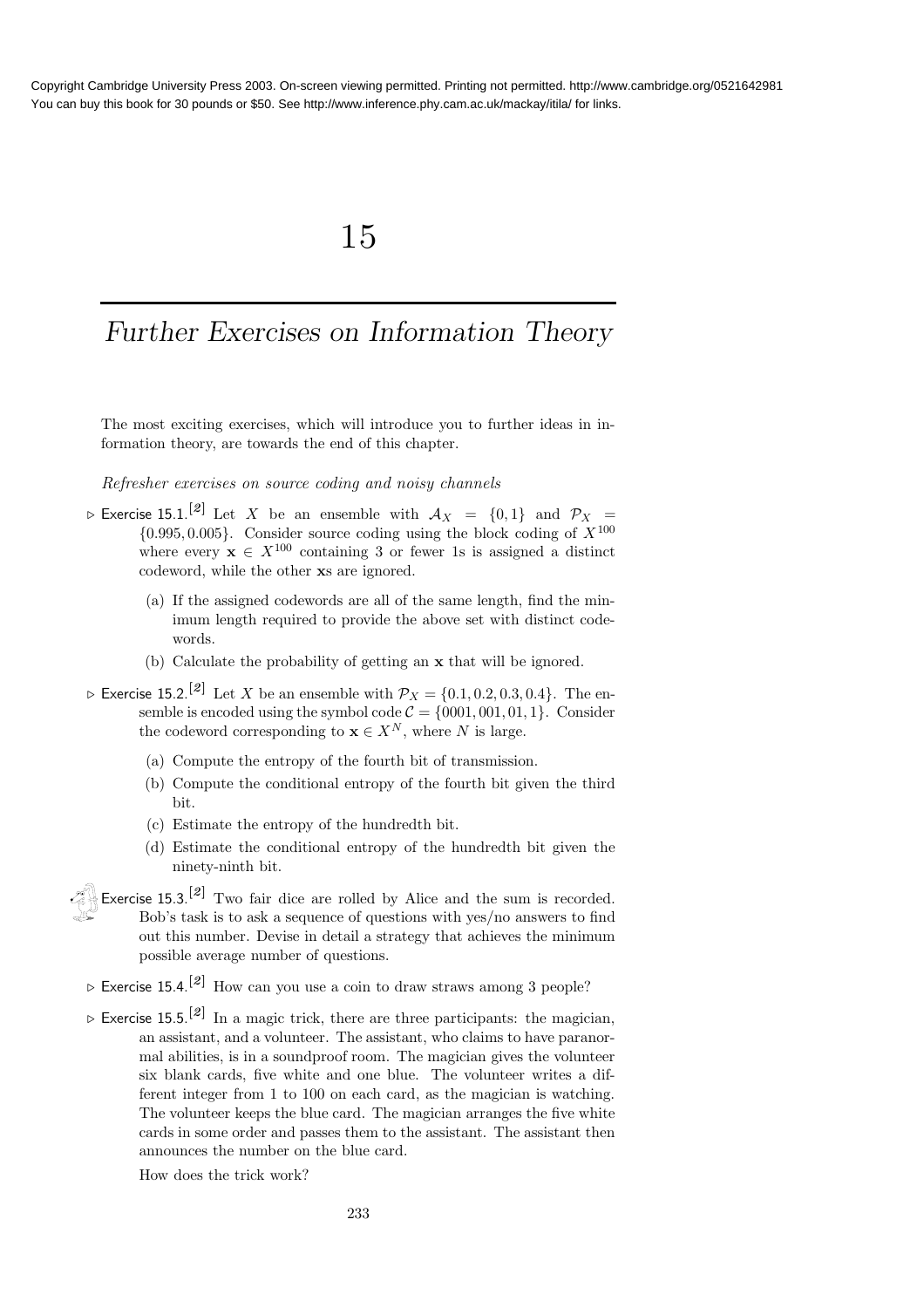234 234 15 — Further Exercises on Information Theory

 $\triangleright$  Exercise 15.6.<sup>[3]</sup> How does this trick work?

'Here's an ordinary pack of cards, shuffled into random order. Please choose five cards from the pack, any that you wish. Don't let me see their faces. No, don't give them to me: pass them to my assistant Esmerelda. She can look at them.

'Now, Esmerelda, show me four of the cards. Hmm. . . nine of spades, six of clubs, four of hearts, ten of diamonds. The hidden card, then, must be the queen of spades!'

The trick can be performed as described above for a pack of 52 cards. Use information theory to give an upper bound on the number of cards for which the trick can be performed.

- $\triangleright$  Exercise 15.7.<sup>[2]</sup> Find a probability sequence  $\mathbf{p} = (p_1, p_2, \ldots)$  such that  $H(\mathbf{p}) = \infty$ .
- $\triangleright$  Exercise 15.8.<sup>[2]</sup> Consider a discrete memoryless source with  $A_X = \{a, b, c, d\}$ and  $P_X = \{1/2, 1/4, 1/8, 1/8\}$ . There are  $4^8 = 65536$  eight-letter words that can be formed from the four letters. Find the total number of such words that are in the typical set  $T_{N\beta}$  (equation 4.29) where  $N = 8$  and  $\beta = 0.1$ .
- $\triangleright$  Exercise 15.9.<sup>[2]</sup> Consider the source  $\mathcal{A}_{S}$  = {a, b, c, d, e},  $\mathcal{P}_{S}$  =  $\{1/3, 1/3, 1/9, 1/9, 1/9\}$  and the channel whose transition probability matrix is

$$
Q = \begin{bmatrix} 1 & 0 & 0 & 0 \\ 0 & 0 & \frac{2}{3} & 0 \\ 0 & 1 & 0 & 1 \\ 0 & 0 & \frac{1}{3} & 0 \end{bmatrix} .
$$
 (15.1)

Note that the source alphabet has five symbols, but the channel alphabet  $\mathcal{A}_X = \mathcal{A}_Y = \{0, 1, 2, 3\}$  has only four. Assume that the source produces symbols at exactly 3/4 the rate that the channel accepts channel symbols. For a given (tiny)  $\epsilon > 0$ , explain how you would design a system for communicating the source's output over the channel with an average error probability per source symbol less than  $\epsilon$ . Be as explicit as possible. In particular, do not invoke Shannon's noisy-channel coding theorem.

 $\triangleright$  Exercise 15.10.<sup>[2]</sup> Consider a binary symmetric channel and a code  $C =$  $\{0000, 0011, 1100, 1111\};$  assume that the four codewords are used with probabilities  $\{1/2, 1/8, 1/8, 1/4\}.$ 

> What is the decoding rule that minimizes the probability of decoding error? [The optimal decoding rule depends on the noise level f of the binary symmetric channel. Give the decoding rule for each range of values of f, for f between 0 and  $1/2$ .

Exercise 15.11.<sup>[2]</sup> Find the capacity and optimal input distribution for the three-input, three-output channel whose transition probabilities are:

$$
Q = \begin{bmatrix} 1 & 0 & 0 \\ 0 & 2/3 & 1/3 \\ 0 & 1/3 & 2/3 \end{bmatrix} . \tag{15.2}
$$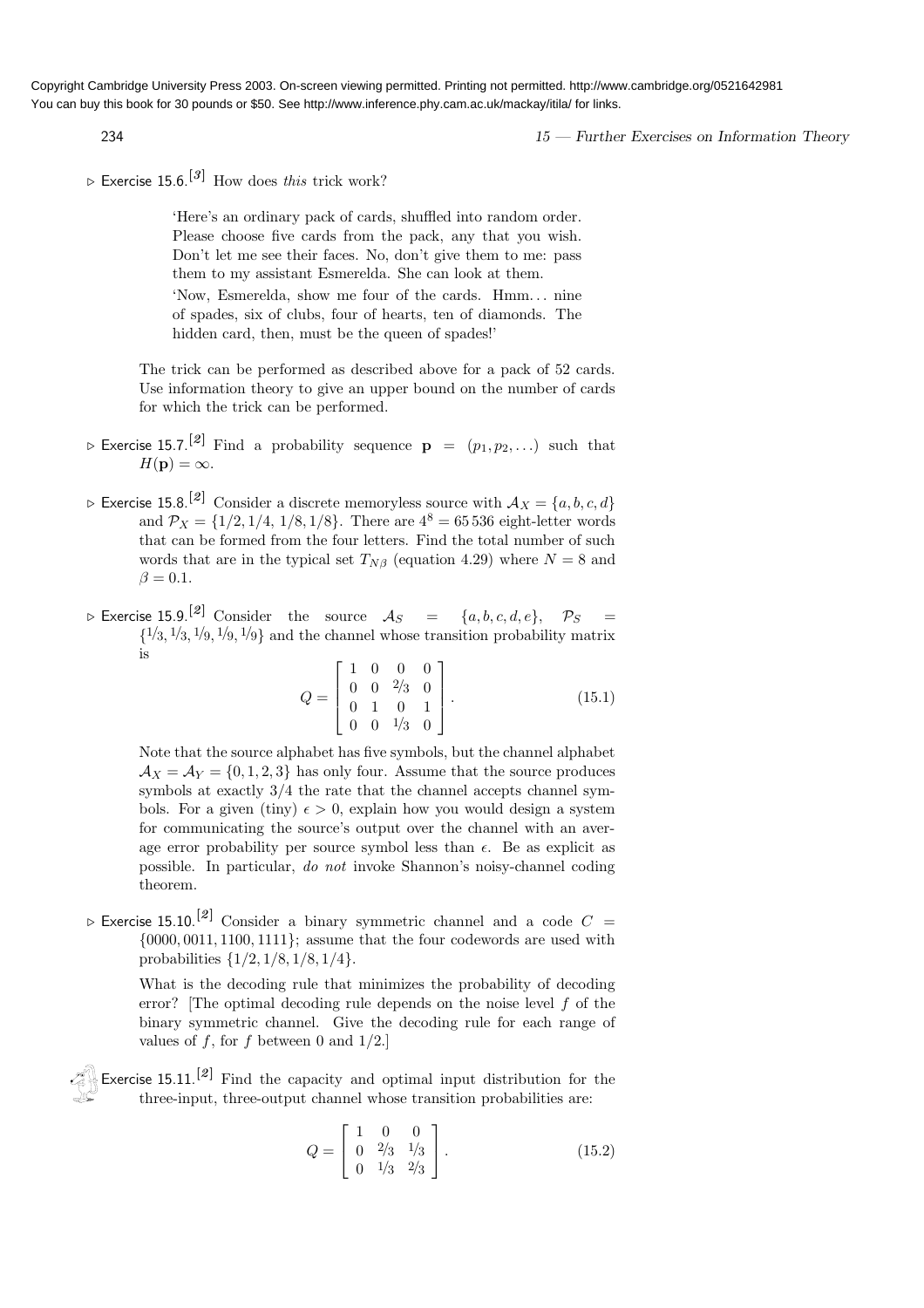15 — Further Exercises on Information Theory 235

Exercise 15.12.<sup>[3, p.239]</sup> The input to a channel  $Q$  is a word of 8 bits. The output is also a word of 8 bits. Each time it is used, the channel flips exactly one of the transmitted bits, but the receiver does not know which one. The other seven bits are received without error. All 8 bits are equally likely to be the one that is flipped. Derive the capacity of this channel.

> Show, by describing an explicit encoder and decoder that it is possible reliably (that is, with zero error probability) to communicate 5 bits per cycle over this channel.

⊳ Exercise 15.13.<sup>[2]</sup> A channel with input  $x \in \{a, b, c\}$  and output  $y \in \{r, s, t, u\}$ has conditional probability matrix:

$$
\mathbf{Q} = \begin{bmatrix} 1/2 & 0 & 0 \\ 1/2 & 1/2 & 0 \\ 0 & 1/2 & 1/2 \\ 0 & 0 & 1/2 \end{bmatrix} . \qquad \qquad \begin{array}{c} \mathbf{a} & \mathbf{r} \\ \mathbf{s} & \mathbf{s} \\ \mathbf{b} & \mathbf{t} \\ \mathbf{c} & \mathbf{u} \end{array}
$$

What is its capacity?

 $\triangleright$  Exercise 15.14.<sup>[3]</sup> The ten-digit number on the cover of a book known as the ISBN incorporates an error-detecting code. The number consists of nine source digits  $x_1, x_2, \ldots, x_9$ , satisfying  $x_n \in \{0, 1, \ldots, 9\}$ , and a tenth check digit whose value is given by

$$
x_{10} = \left(\sum_{n=1}^{9} nx_n\right) \bmod 11.
$$

Here  $x_{10} \in \{0, 1, ..., 9, 10\}$ . If  $x_{10} = 10$  then the tenth digit is shown using the roman numeral X.

Show that a valid ISBN satisfies:

$$
\left(\sum_{n=1}^{10} nx_n\right) \bmod 11 = 0.
$$

Imagine that an ISBN is communicated over an unreliable human channel which sometimes modifies digits and sometimes reorders digits.

Show that this code can be used to detect (but not correct) all errors in which any one of the ten digits is modified (for example, 1-010-00000-4  $\rightarrow 1 - 010 - 00080 - 4$ .

Show that this code can be used to detect all errors in which any two adjacent digits are transposed (for example,  $1-010-00000-4 \rightarrow 1-100-00000-4$ 4).

What other transpositions of pairs of *non-adjacent* digits can be detected?

If the tenth digit were defined to be

$$
x_{10} = \left(\sum_{n=1}^{9} nx_n\right) \bmod 10,
$$

why would the code not work so well? (Discuss the detection of both modifications of single digits and transpositions of digits.)

0-521-64298-1 1-010-00000-4

Table 15.1. Some valid ISBNs. [The hyphens are included for legibility.]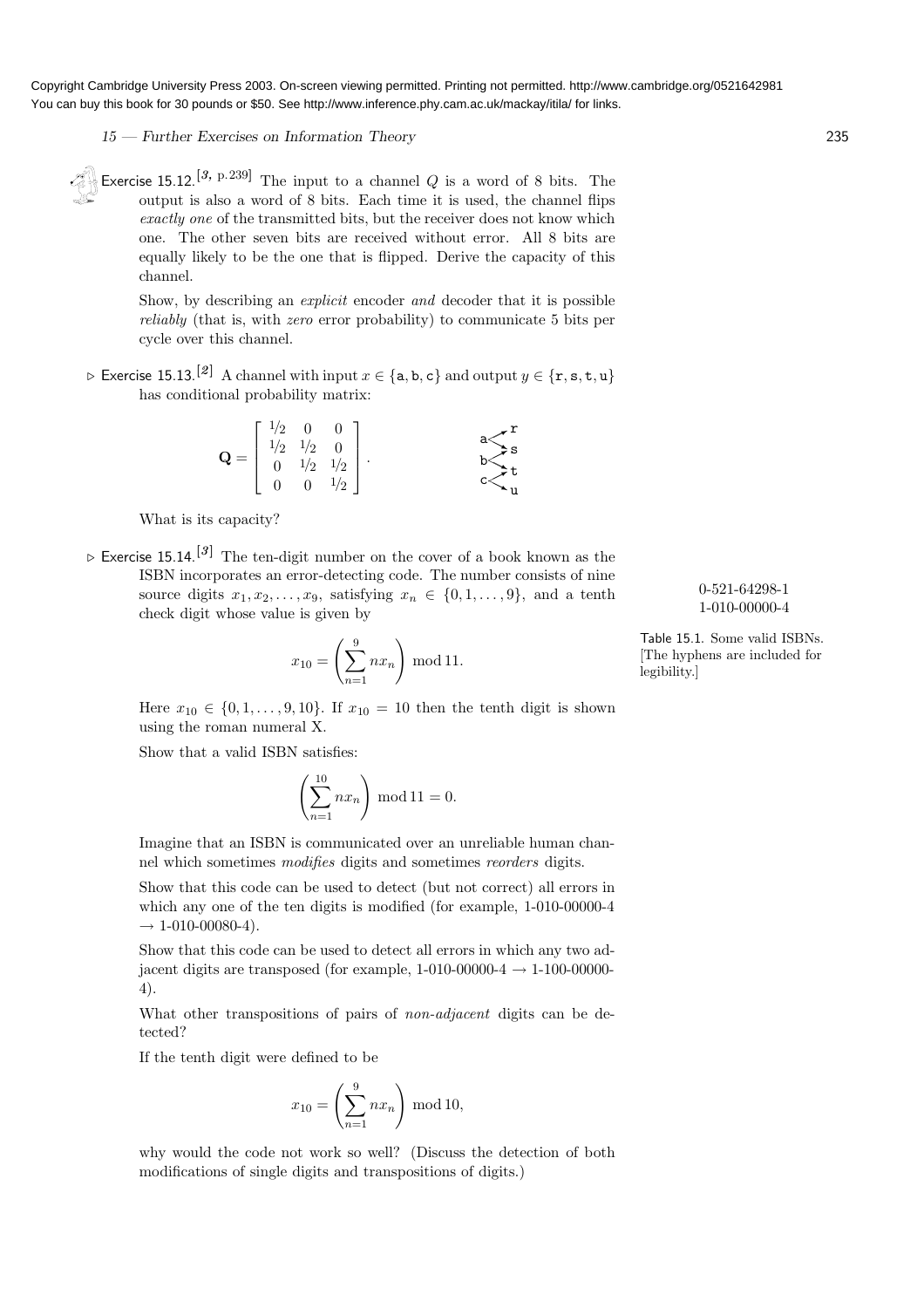236 236 15 — Further Exercises on Information Theory

Exercise 15.15.<sup>[3]</sup> A channel with input x and output y has transition probability matrix:

$$
Q = \begin{bmatrix} 1-f & f & 0 & 0 \\ f & 1-f & 0 & 0 \\ 0 & 0 & 1-g & g \\ 0 & 0 & g & 1-g \end{bmatrix}.
$$

Assuming an input distribution of the form

$$
\mathcal{P}_X = \left\{ \frac{p}{2}, \frac{p}{2}, \frac{1-p}{2}, \frac{1-p}{2} \right\},\,
$$

write down the entropy of the output,  $H(Y)$ , and the conditional entropy of the output given the input,  $H(Y|X)$ .

Show that the optimal input distribution is given by

$$
p = \frac{1}{1 + 2^{-H_2(g) + H_2(f)}},
$$

where  $H_2(f) = f \log_2 \frac{1}{f} + (1 - f) \log_2 \frac{1}{(1 - f)}$ 

Write down the optimal input distribution and the capacity of the channel in the case  $f = 1/2$ ,  $q = 0$ , and comment on your answer.

 $\triangleright$  Exercise 15.16.<sup>[2]</sup> What are the differences in the redundancies needed in an error-detecting code (which can reliably detect that a block of data has been corrupted) and an error-correcting code (which can detect and correct errors)?

#### Further tales from information theory

The following exercises give you the chance to discover for yourself the answers to some more surprising results of information theory.

Exercise 15.17.<sup>[3]</sup> Communication of correlated information. Imagine that we want to communicate data from two data sources  $X^{(A)}$  and  $X^{(B)}$  to a central location C via noise-free one-way communication channels (figure 15.2a). The signals  $x^{(A)}$  and  $x^{(B)}$  are strongly correlated, so their joint information content is only a little greater than the marginal information content of either of them. For example, C is a weather collator who wishes to receive a string of reports saying whether it is raining in Allerton  $(x^{(A)})$  and whether it is raining in Bognor  $(x^{(B)})$ . The joint probability of  $x^{(A)}$  and  $x^{(B)}$  might be

$$
P(x^{(A)}, x^{(B)}): \t 0 \t 1
$$
\n
$$
x^{(B)} \t 0 \t 0.49 \t 0.01
$$
\n
$$
1 \t 0.01 \t 0.49 \t (15.3)
$$
\n(15.3)

The weather collator would like to know N successive values of  $x^{(A)}$  and  $x^{(B)}$ exactly, but, since he has to pay for every bit of information he receives, he is interested in the possibility of avoiding buying  $N$  bits from source  $A$  and N bits from source B. Assuming that variables  $x^{(A)}$  and  $x^{(B)}$  are generated repeatedly from this distribution, can they be encoded at rates  $R_A$  and  $R_B$  in such a way that C can reconstruct all the variables, with the sum of information transmission rates on the two lines being less than two bits per cycle?

. Remember  $\frac{d}{dp}H_2(p) = \log_2 \frac{1-p}{p}$ .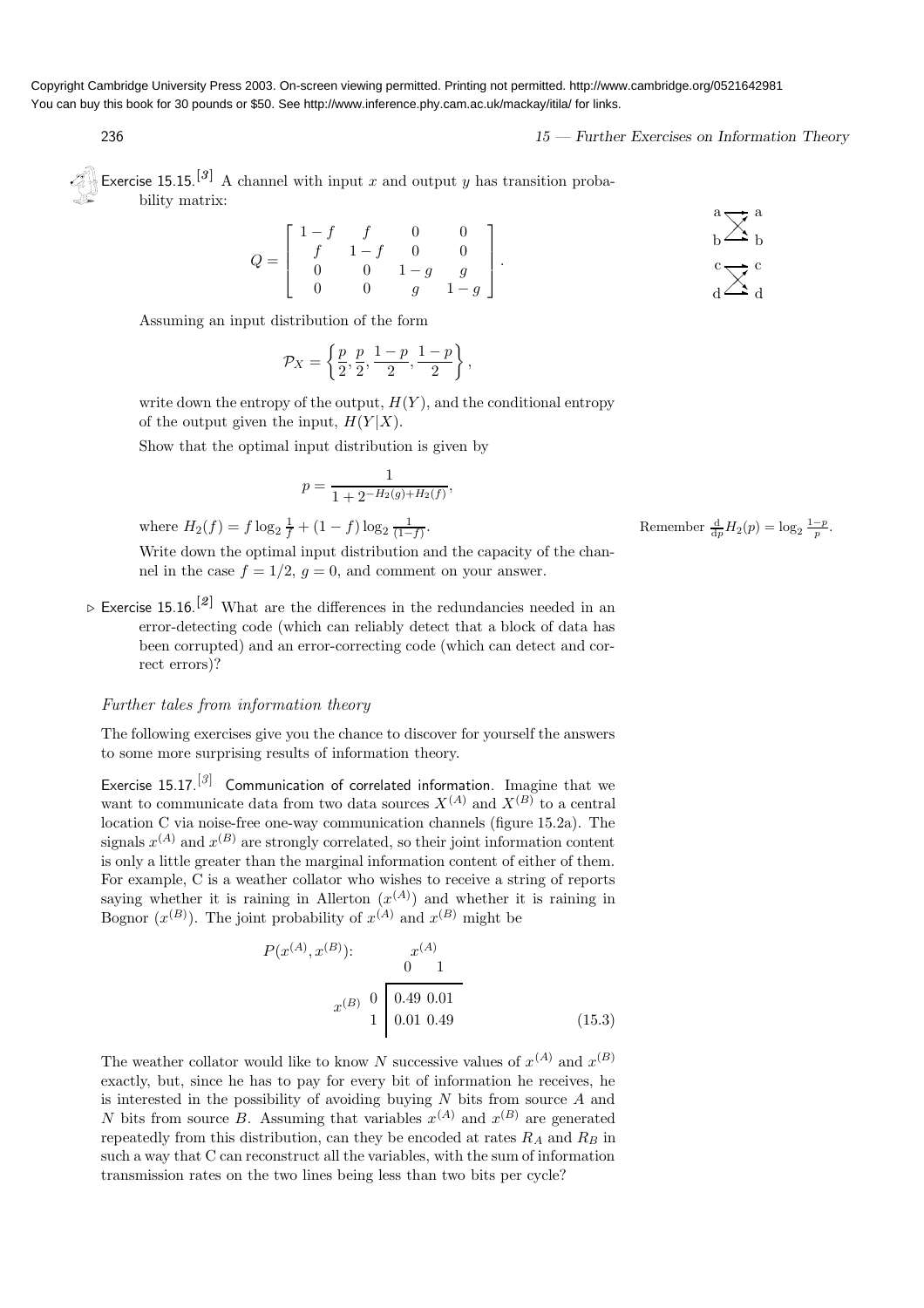15 — Further Exercises on Information Theory 237



The answer, which you should demonstrate,is indicated in figure 15.2. In the general case of two correlated sources  $X^{(A)}$  and  $X^{(B)}$ , there exist codes for the two transmitters that can achieve reliable communication of both  $X^{(A)}$  and  $X^{(B)}$  to C, as long as: the information rate from  $X^{(A)}$ ,  $R_A$ , exceeds  $H(X^{(A)} | X^{(B)})$ ; the information rate from  $X^{(B)}$ ,  $R_B$ , exceeds  $H(X^{(B)} | X^{(A)})$ ; and the total information rate  $R_A + R_B$  exceeds the joint information  $H(X^{(A)}, X^{(B)})$ .

So in the case of  $x^{(A)}$  and  $x^{(B)}$  above, each transmitter must transmit at a rate greater than  $H_2(0.02) = 0.14$  bits, and the total rate  $R_A + R_B$  must be greater than 1.14 bits, for example  $R_A = 0.6$ ,  $R_B = 0.6$ . There exist codes that can achieve these rates. Your task is to figure out why this is so.

Try to find an explicit solution in which one of the sources is sent as plain text,  $\mathbf{t}^{(B)} = \mathbf{x}^{(B)}$ , and the other is encoded.

Exercise 15.18.<sup>[3]</sup> Multiple access channels. Consider a channel with two sets of inputs and one output – for example, a shared telephone line (figure 15.3a). A simple model system has two binary inputs  $x^{(A)}$  and  $x^{(B)}$  and a ternary output  $y$  equal to the arithmetic sum of the two inputs, that's  $0, 1$  or  $2$ . There is no noise. Users  $A$  and  $B$  cannot communicate with each other, and they cannot hear the output of the channel. If the output is a 0, the receiver can be certain that both inputs were set to 0; and if the output is a 2, the receiver can be certain that both inputs were set to 1. But if the output is 1, then it could be that the input state was  $(0, 1)$  or  $(1, 0)$ . How should users A and B use this channel so that their messages can be deduced from the received signals? How fast can A and B communicate?

Clearly the total information rate from  $A$  and  $B$  to the receiver cannot be two bits. On the other hand it is easy to achieve a total information rate  $R_A+R_B$  of one bit. Can reliable communication be achieved at rates  $(R_A, R_B)$ such that  $R_A + R_B > 1$ ?

The answer is indicated in figure 15.3.

Some practical codes for multi-user channels are presented in Ratzer and MacKay (2003).

Exercise 15.19.<sup>[3]</sup> Broadcast channels. A broadcast channel consists of a single transmitter and two or more receivers. The properties of the channel are defined by a conditional distribution  $Q(y^{(A)}, y^{(B)} | x)$ . (We'll assume the channel is memoryless.) The task is to add an encoder and two decoders to enable reliable communication of a common message at rate  $R_0$  to both receivers, an individual message at rate  $R_A$  to receiver A, and an individual message at rate  $R_B$  to receiver  $B$ . The capacity region of the broadcast channel is the convex hull of the set of achievable rate triplets  $(R_0, R_A, R_B)$ .

A simple benchmark for such a channel is given by time-sharing (timedivision signaling). If the capacities of the two channels, considered separately, Figure 15.2. Communication of correlated information. (a)  $x^{(A)}$ and  $x^{(B)}$  are correlated sources (the correlation is represented by the dotted arrow). Strings of values of each variable are encoded using codes of rate  $R_A$ and  $R_B$  into transmissions  $\mathbf{t}^{(A)}$ and  $\mathbf{t}^{(B)}$ , which are communicated over noise-free channels to a receiver C. (b) The achievable rate region. Both strings can be conveyed without error even though  $R_A < H(X^{(A)})$  and  $R_B < H(X^{(B)})$ .



Figure 15.4. The broadcast channel.  $x$  is the channel input;  $y^{(A)}$  and  $y^{(B)}$  are the outputs.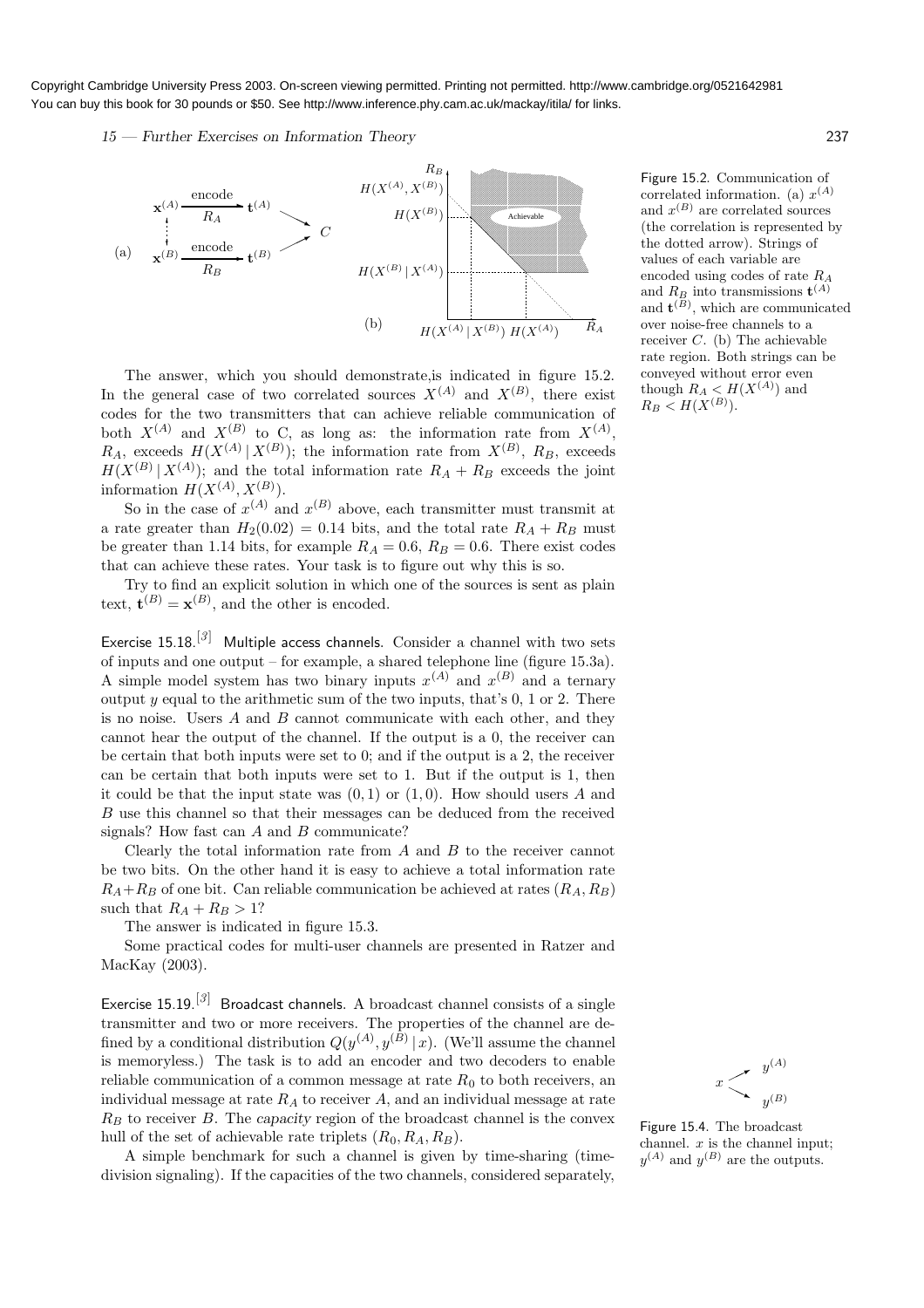

238 15 — Further Exercises on Information Theory



Figure 15.3. Multiple access channels. (a) A general multiple access channel with two transmitters and one receiver. (b) A binary multiple access channel with output equal to the sum of two inputs. (c) The achievable region.

are  $C^{(A)}$  and  $C^{(B)}$ , then by devoting a fraction  $\phi_A$  of the transmission time to channel A and  $\phi_B = 1 - \phi_A$  to channel B, we can achieve  $(R_0, R_A, R_B)$  =  $(0, \phi_A C^{(A)}, \phi_B C^{(B)}).$ 

We can do better than this, however. As an analogy, imagine speaking simultaneously to an American and a Belarusian; you are fluent in American and in Belarusian, but neither of your two receivers understands the other's language. If each receiver can distinguish whether a word is in their own language or not, then an extra binary file can be conveyed to both recipients by using its bits to decide whether the next transmitted word should be from the American source text or from the Belarusian source text. Each recipient can concatenate the words that they understand in order to receive their personal message, and can also recover the binary string.

An example of a broadcast channel consists of two binary symmetric channels with a common input. The two halves of the channel have flip probabilities  $f_A$  and  $f_B$ . We'll assume that A has the better half-channel, i.e.,  $f_A < f_B < 1/2$ . [A closely related channel is a 'degraded' broadcast channel, in which the conditional probabilities are such that the random variables have the structure of a Markov chain,

$$
x \to y^{(A)} \to y^{(B)},\tag{15.4}
$$

i.e.,  $y^{(B)}$  is a further degraded version of  $y^{(A)}$ . In this special case, it turns out that whatever information is getting through to receiver  $B$  can also be recovered by receiver A. So there is no point distinguishing between  $R_0$  and  $R_B$ : the task is to find the capacity region for the rate pair  $(R_0, R_A)$ , where  $R_0$  is the rate of information reaching both A and B, and  $R_A$  is the rate of the extra information reaching A.

The following exercise is equivalent to this one, and a solution to it is illustrated in figure 15.8.

Exercise 15.20.<sup>[3]</sup> Variable-rate error-correcting codes for channels with unknown noise level. In real life, channels may sometimes not be well characterized before the encoder is installed. As a model of this situation, imagine that a channel is known to be a binary symmetric channel with noise level either  $f_A$ or  $f_B$ . Let  $f_B > f_A$ , and let the two capacities be  $C_A$  and  $C_B$ .

Those who like to live dangerously might install a system designed for noise level  $f_A$  with rate  $R_A \simeq C_A$ ; in the event that the noise level turns out to be  $f_B$ , our experience of Shannon's theories would lead us to expect that there



Figure 15.5. Rates achievable by simple timesharing.



Figure 15.6. Rate of reliable communication  $R$ , as a function of noise level  $f$ , for Shannonesque codes designed to operate at noise levels  $f_A$  (solid line) and  $f_B$ (dashed line).